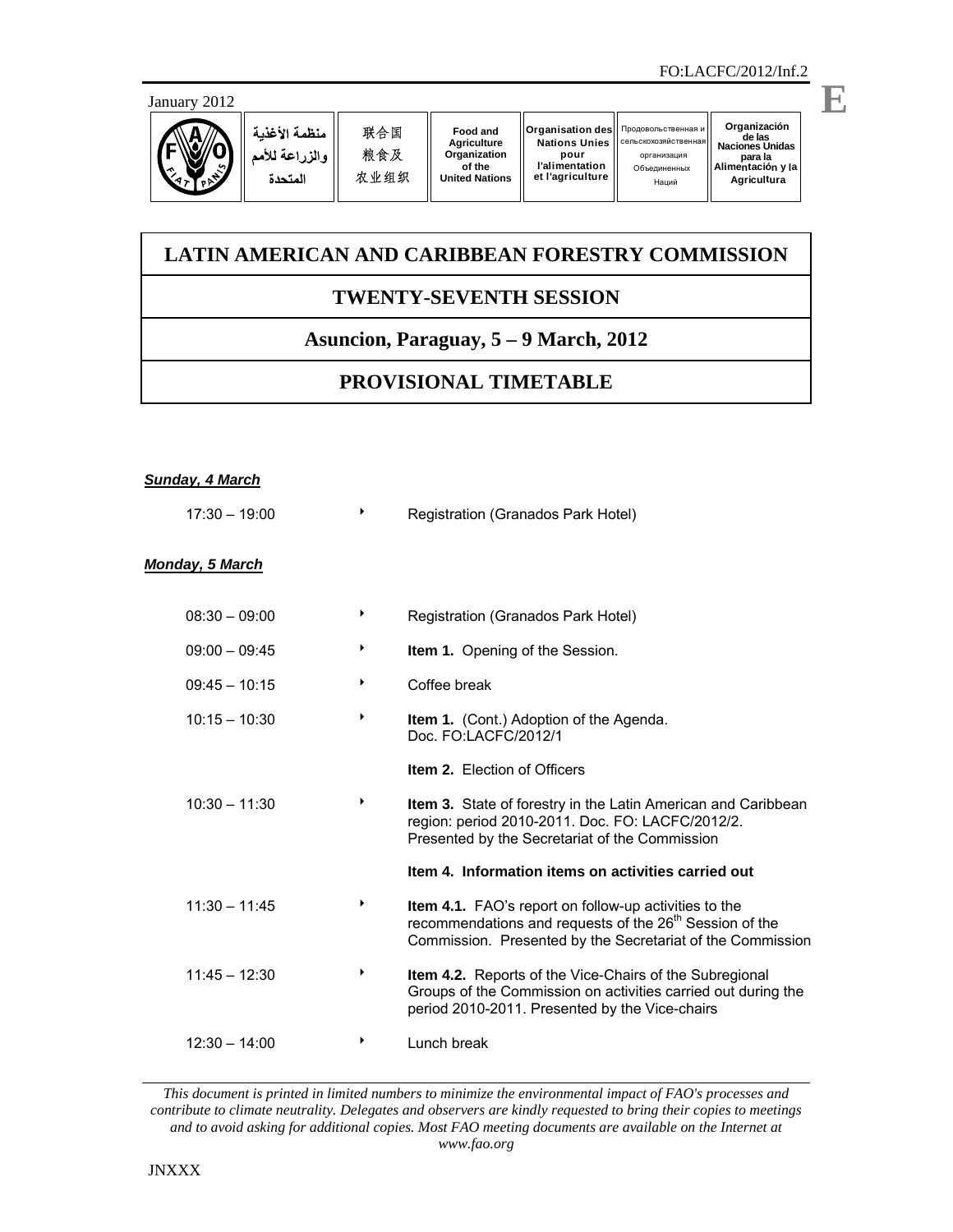| $14:00 - 14:30$           | ▶ | Item 4.2. Continuation                                                                                                                                                                                                                                                    |
|---------------------------|---|---------------------------------------------------------------------------------------------------------------------------------------------------------------------------------------------------------------------------------------------------------------------------|
| $14:30 - 15:30$           | ▶ | Item 5. Preparation of a long-term strategy for the Forest<br>Resources Assessment Programme. Doc. FO:LACFC/2012/3.<br>Presented by the Secretariat of the Commission                                                                                                     |
| $15:30 - 16:00$           | ▶ | Coffee break                                                                                                                                                                                                                                                              |
| $16:00 - 16:15$           | ▶ | Item 6. Progress in preparation of the State of the World<br>Forest Genetic Resources. Doc. FO:LACFC/2012/4.<br>Presented by the Secretariat of the Commission                                                                                                            |
| $16:15 - 17:00$           | ▶ | Item 7. Responding to increasing demands in fire<br>management. Doc. FO:LACFC/2012/5. Presented by the<br>Secretariat of the Commission                                                                                                                                   |
| $17:00 - 17:30$           | ▶ | Item 8. Forests and climate change. In-session Seminar.<br>Doc. FO:LACFC/2012/6. Presented by the Secretariat of the<br>Commission. Discussion in Plenary                                                                                                                 |
| <b>Tuesday, 6 March</b>   |   |                                                                                                                                                                                                                                                                           |
| $09:00 - 10:30$           | ▶ | <b>Item 8. Continuation</b>                                                                                                                                                                                                                                               |
| $10:30 - 11:00$           | ▶ | Coffee break                                                                                                                                                                                                                                                              |
| $11:00 - 12:00$           | ▶ | Item 8. Continuation                                                                                                                                                                                                                                                      |
| $12:00 - 12:30$           | ▶ | Item 9. Sustainable forest management. In-session Seminar.<br>Doc. FO:LACFC/2012/7. Presented by the Secretariat of the<br>Commission. Discussion in Plenary                                                                                                              |
| $12:30 - 14:00$           | ▶ | Lunch break                                                                                                                                                                                                                                                               |
| $14:00 - 15:30$           | ▶ | Item 9. Continuation                                                                                                                                                                                                                                                      |
| $15:30 - 16:00$           | ▶ | Coffee break                                                                                                                                                                                                                                                              |
|                           |   | Item 10. Activities of the Subregional Groups of the<br>Commission                                                                                                                                                                                                        |
| $16:00 - 17:30$           |   | Item 10.1. Formulation of regional priorities to be considered<br>by the Committee on Forestry (COFO) and the 32 <sup>nd</sup> FAO<br>Regional Conference for Latin America and the Caribbean.<br>Doc. FO:LACFC/2012/8. Presented by the Secretariat of the<br>Commission |
| $19:00 - 21:00$           |   | Reception offered by FAO                                                                                                                                                                                                                                                  |
| <b>Wednesday, 7 March</b> |   |                                                                                                                                                                                                                                                                           |
| $09:00 - 10:30$           |   | Item 10.1. Continuation                                                                                                                                                                                                                                                   |
| $10:30 - 11:00$           |   | Coffee break                                                                                                                                                                                                                                                              |
| $11:00 - 12:30$           | ▶ | <b>Item 10.1. Continuation</b>                                                                                                                                                                                                                                            |